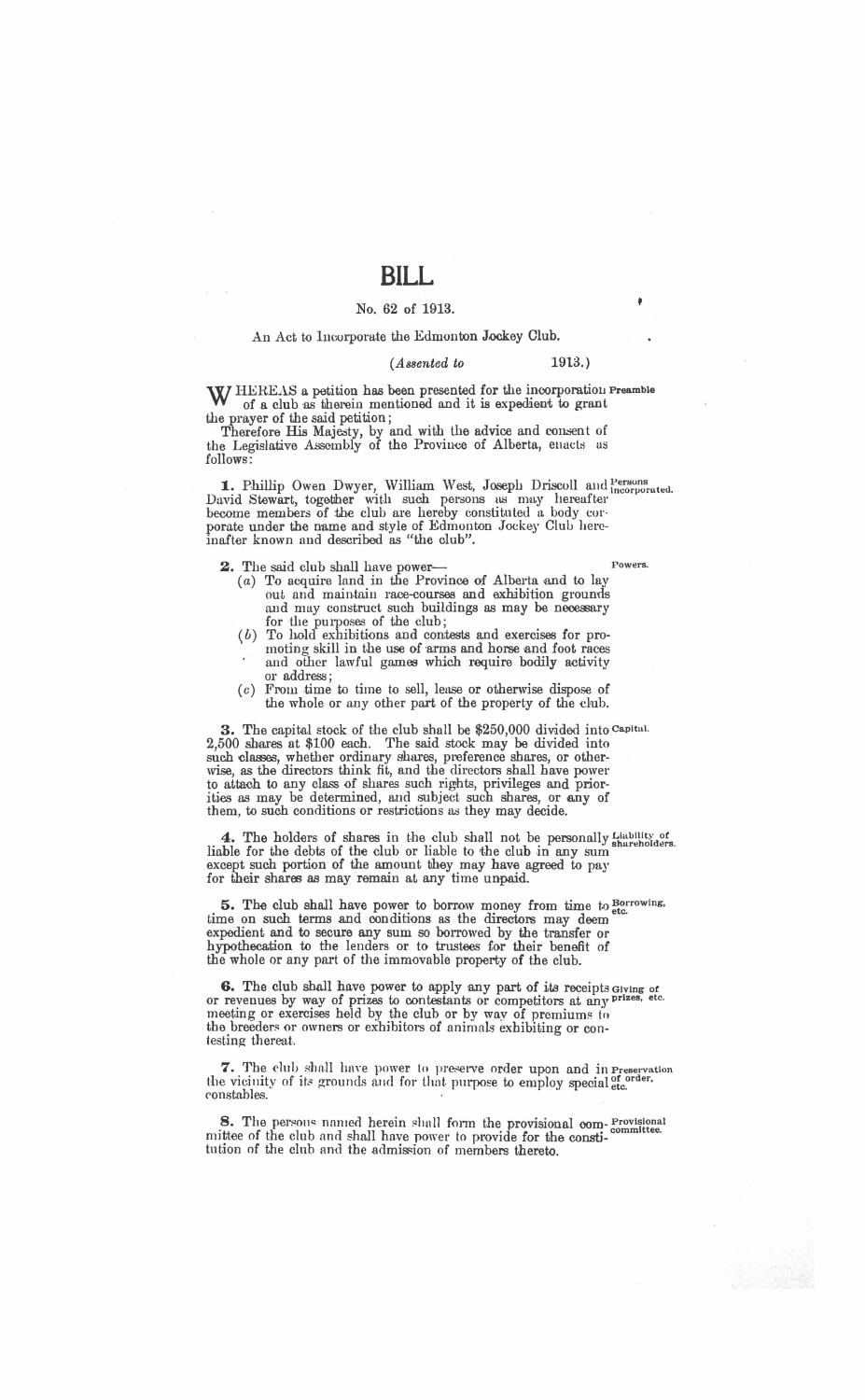9. A general meeting of the club shall be held within twelve *Annual* months from the date of the passing of this Act and in each calendar year thereafter and that at the first of such general meetings the management of the club shall be vested in a committee of fifteen members or such other number as the club may from time to time determine and shall be elected annually at such general meetings.

10. A majority of the shareholders of the club may from time By-laws. to time make and repeal or amend all such by-laws and regulations for the carrying on of the affairs of bhe club as they may see fit and any such by-laws or regulations not inconsistent with the law or this act shall be binding upon the club and upon its members.